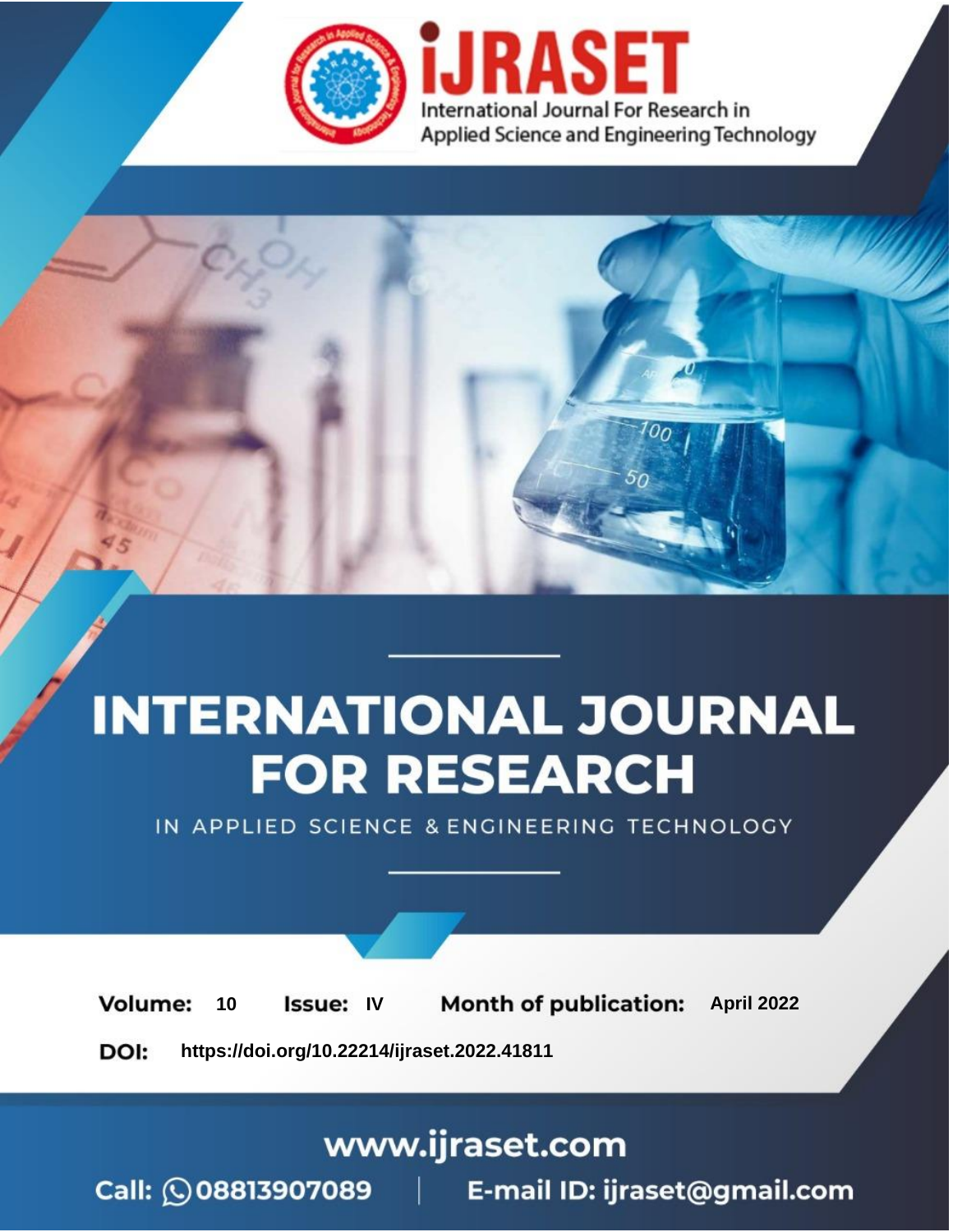

## **Stress Responses of Sugar Beet to Different Drought Regimes**

Lama Loho $^1$ , Nandita Jena $^2$ , Saroj Kumar Mohanty $^3$ 

*1,2,3Dept. of Crop Physiology, Institute of Agricultural Sciences, SOA Deemed to be University, Bhubaneswar, INDIA*

*Abstract: Water deficit (drought) stress is a major environmental factor limiting the production of crops. To evaluate the tolerance performances, a pot experiment was conducted using tropical sugar beet under different regimes of drought stress duration of 5, 10, 15 and 20days (T1, T2, T3, T4)with day temperature of 36-40°C. After subjected to various stress durations all plants were re-watered regularly till harvest. Significant reduction observed in plant fresh and dry weight, shoot fresh weight and dry weight, root fresh weight and dry weight and shoot: root ratio over control. Reduction in photosynthesis expressed in terms of decrease in Chl a, Chl b, and total chlorophyll in leaves of sugar beet was noticed significantly. Proline which acted as osmoprotectant and induced tolerance, gradually increased with increase of stress duration of 5days (2.024µg.g-1 ) to 20days (7.398µg.g-1 ). Total soluble carbohydrate contents in stressed plants also increased against control, where starch accumulation increased up to 15days stress and then declined significantly at 20days of water withholding showing its mobilization towards root growth and higher value of adaptability. The reduction in growth performance somehow recovered after re-watering of the stressed plants which is observed at harvest. This stress impact is managed to some extent in their tuber yield values from moderate to severe stress treated plants i.e.T2(25.817t.ha-1 ) and T4(13.918t.ha-1 ). At moderate stress, sugar beet plants showed tolerance and adaptation by triggering accumulation in roots. Hence it may be concluded that sugar beet crop is relatively tolerant to drought, but is very sensitive during growing stage.* 

*Keyword: Drought, Stress, Tolerance, Tuber yield, Proline*

## **I. INTRODUCTION**

Impact of water deficit (drought) stress on crop plants is a major cause of limiting agricultural productivity, upon long term or repeated drought durations [1]. During recent years drought stress has become a prominent plant growth limiting factor globally. Metabolic responses of plants to water deficit can not only be stress-induced disfunctions but also undergoes adaptive changes that reflect its metabolic regulatory mechanisms. Osmotic adjustment is an active mechanism in response to water stress, maintains the turgor potential and hence plant growth [2].

Sugar beet (*Beta vulgaris* L.) an important biennial crop, usually cultivated for commercial sugar production, can be grown in a wide range of climatic conditions, where water availability play a major cause of yield loss in connection with weather status and water management goal [3]. Water deficit condition imposes modifications in morphological, physiological and biochemical characteristics of sugar beet in response to changing climatic conditions.

Changes in sugar beet composition under drought may be affected by stress severity, duration of stress and regeneration processes. Metabolic regulation of sugar beet to drought stress induce the accumulation of specific solutes in the plant tissues, make major contribution to osmotic potential of the cell sap [4] and shown a tolerance mechanism under water scarcity [5]. Proline accumulation in plant tissues is a clear marker for environmental stresses specially drought stress. Free proline is a key metabolite which accumulates in sugar beet when exposed to drought [6]. Change in its concentration in tissues is an indicator of stress, which affect sugar accumulation and crop yield. Severe drought stress induced a significant increase of proline concentrations in both shoot and root, and shoot soluble sugar [7]. However, at moderate stress, in some cases stress may increase sugar beet root quality and potentiality of recovery [8].

Water deficit leads reduction in starch accumulation in several crops [9] and accumulation of total soluble carbohydrates in the plant, which can be used to avoid the adverse effect of water stress [10]. Primary starch accumulation and mobilization are the emerging important factors within plant responses [11],where under temporary drought, Weeding et al. (2018)[12] reported changes in several metabolites including starch, also declined in leaves than normal watered plants.

Drought stress negatively affects plant growth, development, physiological and metabolic processes that may cause serious metabolic disorders which result increase in root:shoot ratio, decrease in leaf area and shoot fresh weight [13], [7] ; reduction in dry weight of the whole plant, water potential, Chl content and LAI [14], [15].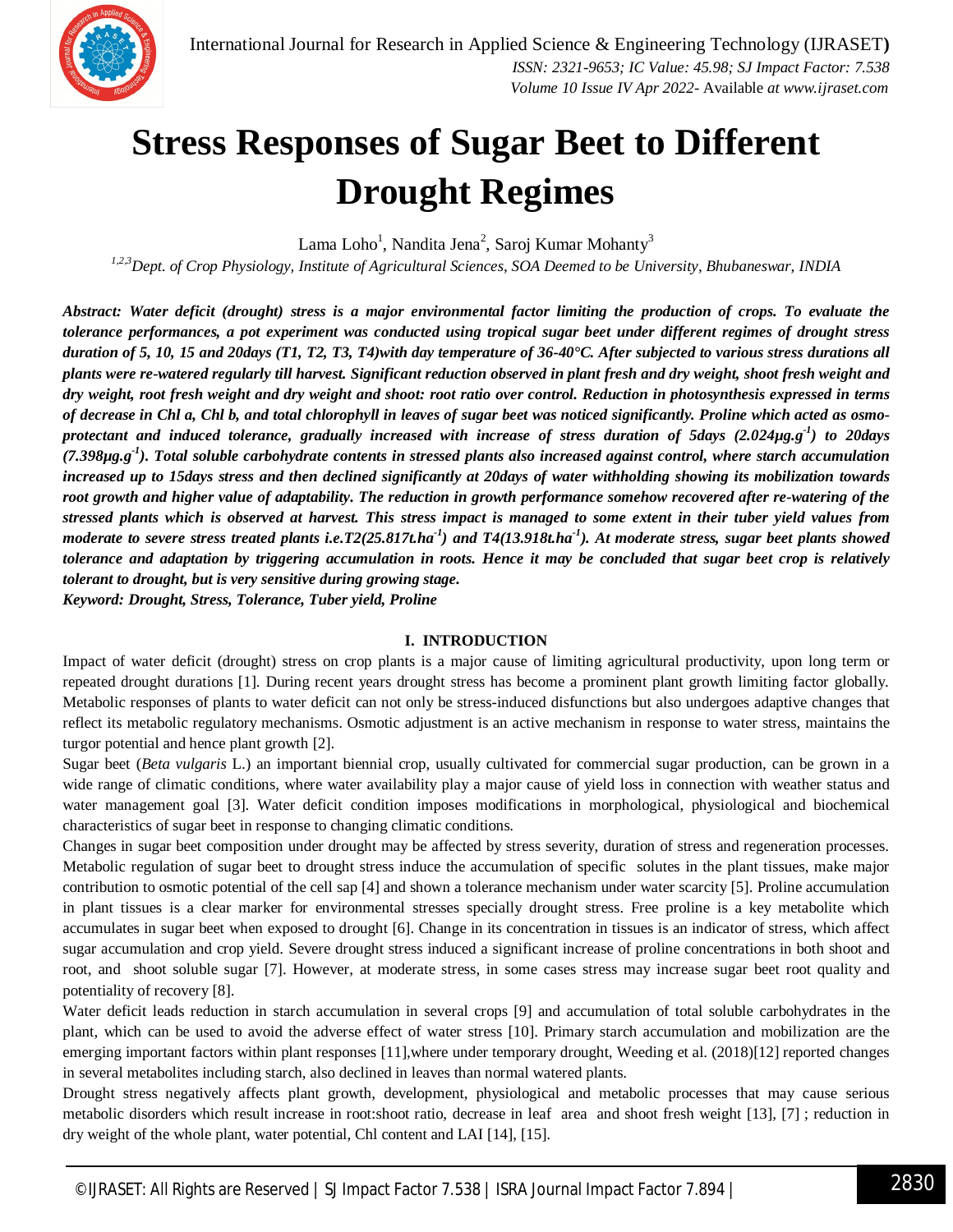

International Journal for Research in Applied Science & Engineering Technology (IJRASET**)**  *ISSN: 2321-9653; IC Value: 45.98; SJ Impact Factor: 7.538 Volume 10 Issue IV Apr 2022-* Available *at www.ijraset.com*

In water deficient soil, root growth is much less affected than shoot growth and there is a decrease in shoot: root ratio in response to withholding water up to 9days [16], [17]. However chlorophyll is easily affected by abiotic stresses. It induces change in the amount of photosynthetic pigment in plant leaves [18], leads reduction in starch accumulation and photosynthetic efficiency in several crops [9]. It is suggested that leaf chlorophyll is one of the significant indicator in determining yield [19]. Both chl a and chl b are much prone to drought stress conditions which variously altered chlorophyll contents. This reduction in chlorophyll content may occur due to stress-induced impairment in pigment biosynthesis pathways or in pigment degradation [20], [21].

The aim of the present study was to evaluate the tolerance ability of tropical sugar beet (LS-6), imposed to various drought durations in relation to yield, some physiological traits, biochemical components and its recovery ability under water deficit conditions.

#### **II. MATERIALS AND METHODS**

The experiment was conducted to determine the effect of water stress on sugar beet during January to May 2021 with a maximum and minimum temperature of 42.8 to  $11^{\circ}$ C, and RH of 42.8 to 11.2%. Sugar beet seeds (LS-6), a tropical variety, were planted in pots with 25 kg of fertile soil. Normal doses of fertilizer as well as need base application of pesticides and insecticides along with other cultural practices were applied. The experiment was designed with 3 replications in CRD. Stress treatment was given to sugar beet plants at 50 DAP once for a duration of 5, 10, 15 and 20 days as T1, T2, T3 & T4 respectively by with-holding irrigation and control (C) with normal regular irrigation. After the stress treatment, all the plants of all treatments were regularly re-watered up to crop maturity. Impacts of water stress on different physiological and bio-chemical parameters were studied. Parameters like proline, total soluble carbohydrate, starch, chl a, chl b, and total chlorophyll in leaves during treatment and total soluble sugar and starch in tuber at harvest was estimated. Besides these yield parameters like whole plant fresh weight, tuber fresh weight, whole plant dry weight, shoot dry weight, tuber dry weight, shoot:root fresh weight during treatment and whole plant fresh weight, tuber fresh weight and tuber dry weight at harvest were recorded. Proline content in leaves was determined by ninhydrin method taking OD at 520nm as explained by Bates et al. (1973)[22]. Total soluble carbohydrate was estimated by anthrone method [23] and starch content was determined by the standard procedure of Hedge and Hofreitor (1962)[24] in leaves after respective stress treatments. Total soluble carbohydrate and starch percentage also estimated in tubers by following same method as in leaves. Starch estimation was mostly done by dry weight basis. Chl a, Chl b, and total chlorophyll content in leaves were estimated following the procedure of Arnon, (1949)[25]. Yield parameters in sugar beet due to water stress was studied taking weight of whole plant fresh weight, tuber fresh weight, tuber dry weight of randomly selected 3 tubers from each replications of all the treatments at harvest. Total yield t.ha<sup>-1</sup> was calculated based on total plants per hectare area. Fresh weight of root, shoot and whole plant during stress treatment was also recorded in similar manner. Corresponding dry weight was determined putting the chopped samples in hot air oven at  $60^{\circ}$ C for 72 hours. Statistical analysis was done using SPSS which indicated the statistically significant difference between treatments at  $p<0.05$ and taking mean of three replications and 9 numbers of plants from each treatment along with respective control.

#### **III. RESULTS**

## *A. Proline*

The accumulation of proline in leaves is a useful indicator of stress in sugar beet. During various stress imposition from 5 days to 20 days, the rate of proline increased continuously to reach maximum value 7.398  $\mu$ g.g<sup>-1</sup> at T4 (20 days of stress) and minimum at T1(5 days of stress) of 2.024  $\mu$ g.g<sup>-1</sup> against control 1.974 $\mu$ g.g<sup>-1</sup> and 1.242 $\mu$ g.g<sup>-1</sup> respectively. Significant increase of proline content also recorded in plants of all the treatments, as shown in Table I.

## *B. Total soluble carbohydrates (TSC)*

More accumulation of total soluble carbohydrate in leaves of sugar beet also reported from 5 days (T1) up to 15 days stress (T3) as 11.454% to 20.887%, then declined at 20 days of stress (T4) showing its utilization towards cellular maintenance and root development. Increase in TSC % is observed at all the stress imposed over control. Percentage increase of TSC was found the highest value 92.755% at 15 days stress (T3) over their controls, but decreased in accumulation due to severe stress at T4 i.e. 20 days of stress, as shown in Table I.

## *C*. *Starch*

Starch accumulation in leaves gradually increased with increase in stress period (5.679 to 11.672% at T1 to T3 respectively) but decreased against respective control showing stress effects under water scarcity. But adverse effect of stress reported in 20 days stressed plants (T4) which was 4.667% against control of 13.696%, as shown in Table I.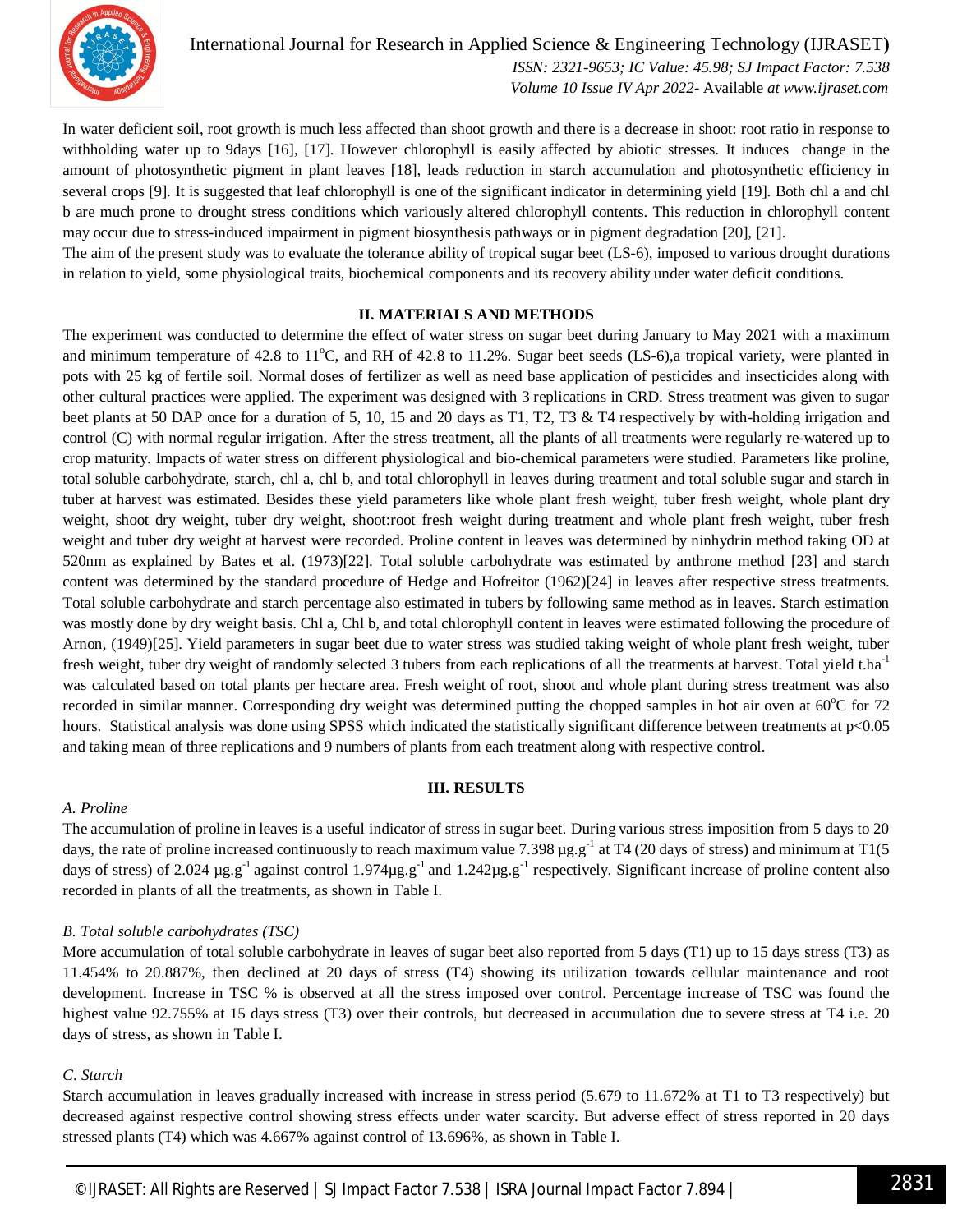

## International Journal for Research in Applied Science & Engineering Technology (IJRASET**)**  *ISSN: 2321-9653; IC Value: 45.98; SJ Impact Factor: 7.538 Volume 10 Issue IV Apr 2022-* Available *at www.ijraset.com*

Table I Proline (µg.G<sup>-1</sup>), Total Soluble Carbohydrate (%), Starch (%) Content in Sugar Beet Leaves under Drought Stress

Conditions.

| <b>Treatments</b> | Proline $\mu$ g.g <sup>-1</sup> | Total soluble carbohydrate | Starch %          |
|-------------------|---------------------------------|----------------------------|-------------------|
|                   |                                 |                            |                   |
|                   |                                 | % (fresh wt)               | (dry wt)          |
| $T1$ (5 days S)   | $2.024 \pm 0.00$                | $11.454 \pm 0.03$          | $5.679 \pm 0.04$  |
| Control           | $1.242 \pm 0.01$                | $10.589 \pm 0.03$          | $15.211 \pm 0.04$ |
| T2 (10 days S)    | $4.411 \pm 0.02$                | $13.581 \pm 0.12$          | $10.226 \pm 0.05$ |
| Control           | $1.567 \pm 0.02$                | $10.905 \pm 0.02$          | $21.142 \pm 0.02$ |
| T3 (15 days S)    | $6.559 \pm 0.07$                | $20.887 \pm 0.09$          | $11.672 \pm 0.04$ |
| Control           | $1.873 \pm 0.01$                | $10.836 \pm 0.04$          | $25.724 \pm 0.02$ |
| T4 (20 days S)    | $7.398 \pm 0.09$                | $13.581 \pm 0.07$          | $4.667 \pm 0.07$  |
| Control           | $1.974 \pm 0.05$                | $10.905 \pm 0.01$          | $13.696 \pm 0.06$ |

All values in the table are averages of 9 plants from 3 replicates  $(n=9)$ , $\pm$  standard errors and significant according to Fisher's t- test  $(P<0.05)$ 

## *D. Tuber TSC and Starch % at Harvest*

Total soluble carbohydrate deposit in roots was reduced at harvest, usually occurred in the plants subjected to 15 days and 20 days of drought stress along with high summer temperature showing its growth and stress recovery ability against control (Table 2). Starch content in sugar beet tubers also exhibited the same trend as TSC but its accumulations in roots reduced against control at all stress durations. Starch percentages were more in roots of 10 days stressed plants (T2, 14.561%) than other stress treated plants showing its tolerance activity, as shown in Table II.

| Treatments               | Total soluble carbohydrate % (fresh | Starch %       |  |
|--------------------------|-------------------------------------|----------------|--|
|                          | wt basis)                           | (dry wt basis) |  |
| Control                  | 9.571                               | 15.058         |  |
| T1(5 days S)             | 7.486                               | 10.142         |  |
| $T2(10 \text{ days } S)$ | 8.613                               | 14.561         |  |
| $T3(15 \text{ days } S)$ | 7.667                               | 12.492         |  |
| T4(20 days S)            | 4.367                               | 10.375         |  |
| C.D.(0.05)               | 0.341                               | 0.258          |  |
| SE(m)                    | 0.124                               | 0.091          |  |
| C.V.(%)                  | 1.917                               | 1.282          |  |

Table II Total Soluble Carbohydrate % & Starch % in Sugar Beet Tubers at Harvest.

## *E. Yield Parameters*

Whole plant fresh weight, tuber fresh weight and tuber dry weight obtained were showing same response at harvest, subjected to different stress periods during growing phase. A very limited stress effect on whole plant and tuber fresh weight (336.310g.plant<sup>-1</sup> and 249.587g.plant<sup>-1</sup>) was observed in T1 (5 days stressed plants) in comparison with normal watering plants, control  $(372.282g.$ plant<sup>-1</sup> and 276.536 g.plant<sup>-1</sup> respectively) (Table 3). The effect was significant in 15 days and 20 days stressed plants, whereas the drastic changes of both parameters occurred in T4 (20 days stressed plants) as 186.468 g.plant<sup>-1</sup> and 139.182g.plant<sup>-1</sup> respectively. Tuber dry weight also indicated the trend as yield parameters. Near about 50% yield loss was observed in 20 days water stress  $(13.918t.ha^{-1})$  against control  $(27.653t.ha^{-1})$ , as shown in Table III.

Table III Analysis of Yield Parameters of Sugar Beet at Harvest (Tuber Fresh Wt / Plant, Tuber Dry Wt / Plant and Whole Plant

| Fresh Wt.                   |                   |                    |                  |                   |  |
|-----------------------------|-------------------|--------------------|------------------|-------------------|--|
| Yield g.plant <sup>-1</sup> |                   |                    |                  |                   |  |
| <b>Treatments</b>           | Whole plant fresh | Tuber fresh weight | Tuber dry weight | Yield $t.ha^{-1}$ |  |
|                             | weight            |                    |                  |                   |  |
| Control                     | 372.282           | 276.536            | 66.355           | 27.653            |  |
| $T1(5 \text{ days } S)$     | 336.310           | 249.587            | 59.991           | 24.958            |  |
| $T2(10 \text{ days } S)$    | 348.384           | 258.173            | 61.886           | 25.817            |  |
| $T3(15 \text{ days } S)$    | 243.233           | 180.352            | 43.214           | 18.035            |  |
| T4 $(20 \text{ days } S)$   | 186.468           | 139.182            | 33.359           | 13.918            |  |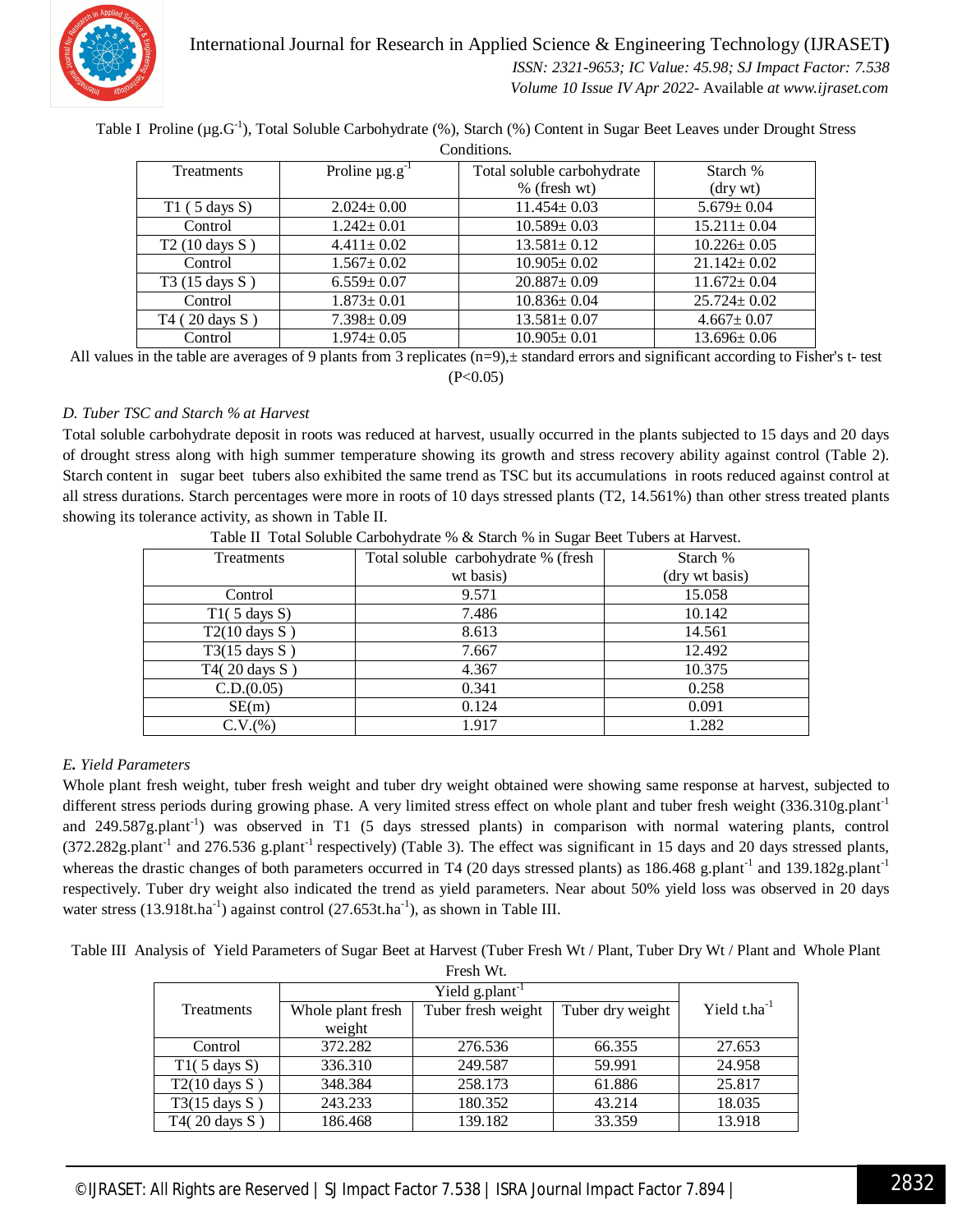

Whole plant fresh weights significantly decreased in different stress during treatment against corresponding control. In control the fresh weight increased with increase of growing period up to 15 days but declined at 20 days. The whole plant dry weight showed the same trend in all the treatments, as shown in Table IV.

| Treatments               | Whole plant fresh weight (g) | Whole plant dry weight (g) |  |
|--------------------------|------------------------------|----------------------------|--|
| $T1(5 \text{ days } S)$  | $113.15 \pm 1.73$            | $11.401 \pm 0.06$          |  |
| Control                  | 218.489±0.98                 | $20.310\pm0.32$            |  |
| $T2(10 \text{ days } S)$ | $88.046 \pm 0.97$            | $12.023 \pm 0.09$          |  |
| Control                  | $259.961 \pm 2.66$           | $27.247 \pm 0.11$          |  |
| $T3(15 \text{ days } S)$ | 75.977±0.73                  | $14.535 \pm 0.09$          |  |
| Control                  | 349.473±0.84                 | 44.295±0.34                |  |
| T4(20 days S)            | $67.521 \pm 0.76$            | $17.482 \pm 0.07$          |  |
| Control                  | $279.001 \pm 1.12$           | 34.070±0.12                |  |

|  |  | Table IV Whole Plant Fresh Wt (g) and Dry Wt (g) of Sugar Beet During Various Stress Treatments. |
|--|--|--------------------------------------------------------------------------------------------------|
|  |  |                                                                                                  |

All values in the table are averages of 9 plants from 3 replicates  $(n=9)$ ,  $\pm$  standard errors and significant according to Fisher's t- test (P<0.05).The whole plant dry weight, shoot dry weight and root dry weight showed the same trend as above in all the cases during treatment. The shoot: root ratio was highest (8.035) in 5 day stress (T1) and lowest (2.685) in 20 day stress treatment, as shown in Table V.

| Table V Dry Weight (Whole Plant, Shoot and Root) and Shoot: Root Ratio of Sugar Beet During Various Stresses |  |
|--------------------------------------------------------------------------------------------------------------|--|
|                                                                                                              |  |
|                                                                                                              |  |

| Treatments               | Whole plant | Shoot Dry | Root Dry Weight | Shoot: Root    |
|--------------------------|-------------|-----------|-----------------|----------------|
|                          | Dry Weight  | Weight    |                 | (Fresh Weight) |
| $T1$ (5 days S)          | 11.401      | 10.133    | 1.268           | 8.035          |
| Control                  | 20.310      | 17.076S   | 3.234           | 4.982          |
| $T2(10 \text{ days } S)$ | 11.999      | 9.501     | 2.498           | 4.885          |
| Control                  | 27.247      | 23.737    | 3.690           | 6.769          |
| T3 (15 days S)           | 14.535      | 10.831    | 3.704           | 3.262          |
| Control                  | 44.295      | 33.271    | 11.024          | 3.022          |
| T4 (20 days S)           | 17.482      | 12.794    | 4.634           | 2.685          |
| Control                  | 34.070      | 25.928    | 8.142           | 2.508          |

## *F. Chlorophyll content in leaves (Chl a, Chl b & total Chl)*

Leaf pigment contents are also affected by drought stress. Chl a, Chl b, and total chlorophyll significantly decreased under drought conditions compared to their respective controls. Plants under 20 days of drought stress (T4) showed most reduction in Chl a, Chl b and total Chl i.e  $4.226mg.g^{-1}$ ,  $1.096 mg.g^{-1}$  and  $5.323 mg.g^{-1}$  respectively against their controls, which were recorded having significantly higher i.e. 8.356 mg.g<sup>-1</sup>, 4.055 mg.g<sup>-1</sup> and 12.411mg.g<sup>-1</sup> respectively. However under 5 days and 10 days of stress, the pigment contents were less affected than gradual increase of stress durations, as presented in Fig. 1.



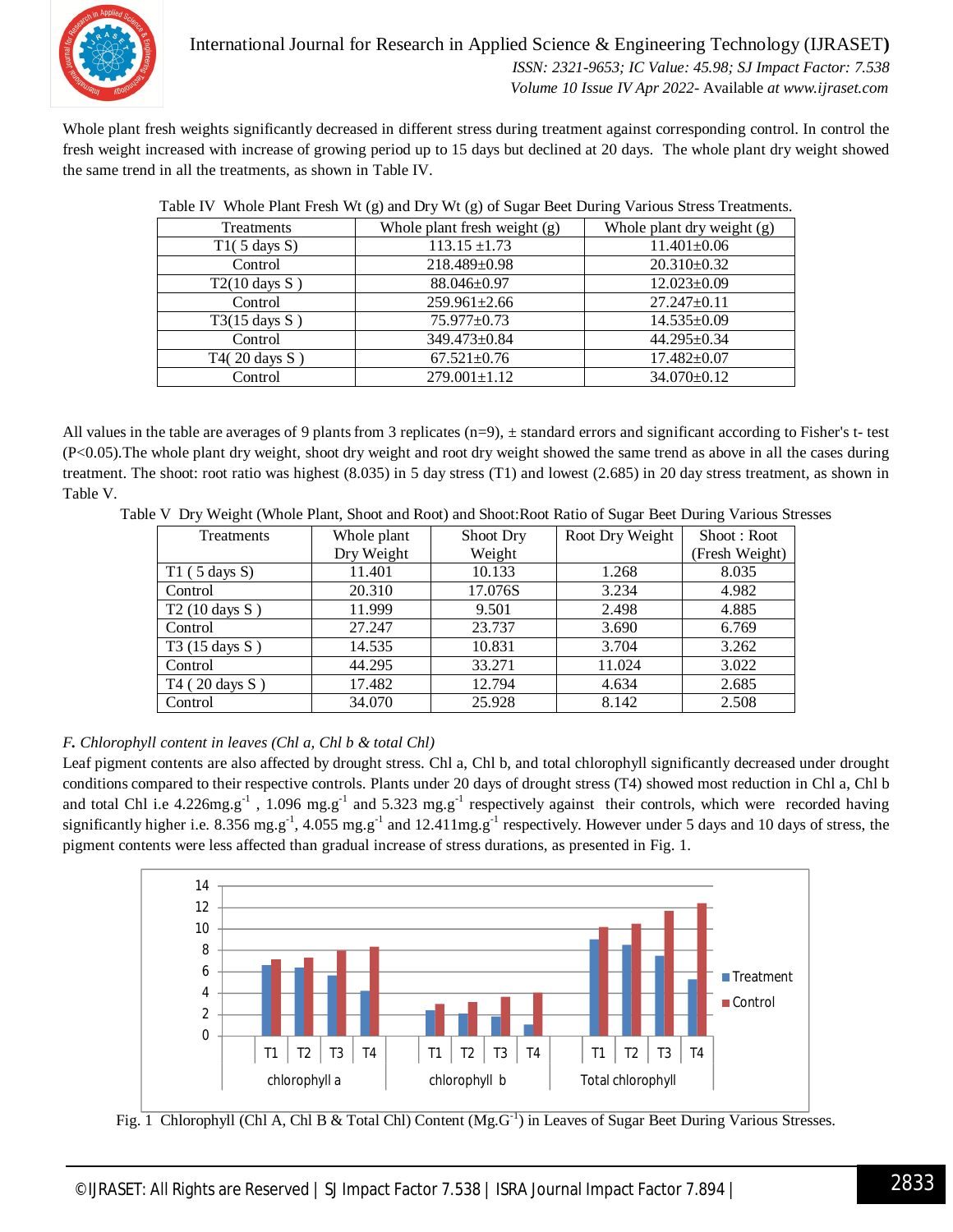

International Journal for Research in Applied Science & Engineering Technology (IJRASET**)**

 *ISSN: 2321-9653; IC Value: 45.98; SJ Impact Factor: 7.538 Volume 10 Issue IV Apr 2022-* Available *at www.ijraset.com*

#### **IV. DISCUSSION**

In the present investigation, the response of sugar beet crop to different drought durations is evaluated, basing on plant growth, physiological traits, biochemical components and yield characters. Under stress conditions, plants only adopted to 10 days stress, showing recovery by cellular adjustments than other treatments. During water deficit condition when the plant is subjected to oxidative stress resulted serious metabolic disorders [26]. To combat oxidative stresses plant accumulates different osmolytes like proline, ascorbic acid, betaine, carbohydrates, and polyamines by maintaining their water relations [27], [28]. Proline is considered as the most important organic solute, can play a key role to regulate ROS, hydroxyl radicals to develop resistance in plants under severe drought stress [10], [29]. Long drought stress induced a significant increase in proline concentrations of both shoot and roots and also in shoot total soluble sugar concentration in sugar beet [7]. The same trend also observed in this experiment as proline concentration obtained a higher value under long duration of water withholding up to 20 days  $(7.398\mu g.g^{-1})$ , expressed its degree of stress tolerance, where a low rate of accumulation resulted at 5 days stress  $(2.024\mu g, g^{-1})$  showing resistance to the mild stress. Accumulation of total soluble carbohydrates in the plant can be used to avoid the adverse effect of water stress [10]. Enhancing of total soluble carbohydrate (TSC) and increasing in proline content in sugar beet, have also been investigated by Ghaffari et.al 2020 [30]. TSC % in sugar beet leaves increased when the stress imposed up to 15 days and reduced at 20 days, expressing its utilization to combat severe stress. These results are matched with a strong correlation which was described in previous researches between drought stress and the accumulation of these substances [31].

It also has been revealed that drought stress leads to a change in biochemical content in the sugar beet as reduction in starch accumulation. When sugar beet growing older, starch accumulation is gradually less under long stress periods than normal watering plants and the evidence showed its utilization towards cellular adjustments under stress. Sugar beet has no self- regulatory mechanisms to promote sugar accumulation in roots which was also found in the TSC and starch content reduction at higher stress durations of 20 days of drought, but is dependent upon external stimuli from the climatic factors to a great extent [32].

Leaf pigment contents such as, chl a, chl b, and total chlorophyll were also affected by drought stress [13], which was evidenced from this drought experiment, showing significant reduction (P<0.05) in all treatments under water withholding than normal watering plants (control). Low photosynthetic rate is a common issue under drought due to the reduction in green pigments synthesis [33] which causes impairment in plant growth and yield [34]. Water withholding reduced plant growth, dry matter accumulation, and final yield when imposed at successive growth stages, which was partially compensated by an increase in the fraction of assimilate partitioned to storage. Never the less, its response was most severe when stress affected foliar development. Water deficiency during early growing stages is the main cause of potential yield loss in sugar beet production [35], which was more pronounced at 15 days and 20 days of stress. In this experiment under stress conditions, plants only adopted to 10 days stress duration, showing recovery by cellular adjustments than other treatments. Drought limits water flow into the plant, which reduces movement of water, nutrients and photosynthates within the plant [36]. Yield and quality of any crop is a result of complex set of interactions, occurring during growth and development of crop plants due to genetic, environmental, and agronomic factors which influence sugar beet yield [36] and its harvesting time. After plant emergence, the growth and development activities are largely influenced by atmosphere temperature and crop nutrition. Temperature more than 30°C retards yield and quality of sugar beet [37], which was also observed throughout the period of stress application and yield results at harvest, with respective drought treatments. Planting of tropical sugar beet at different dates significantly affected tuber yield (t.ha<sup>-1</sup>). Gradually, the time of planting of sugar beet at any location is decided by the sowing area's prevailing temperature [38]. The present experiment was conducted during late winter to summer days from Jan to May with high climatic temperatures of maximum day temp.34.4 $^{\circ}$ C - 40 $^{\circ}$ C during stress application and  $35^{\circ}\text{C} - 42^{\circ}\text{C}$  till harvest. In the present study this climatic impact also influenced the root yield of sugar beet at harvest.

## **V. CONCLUSION**

From the findings of the present investigation it may be concluded that the drought stress effects are very much pronounced in plants of all treatments in support with climatic temperatures during the experimental period. Drought imposed at earliest stage of plant development reduced physiological activities more severe than other periods of stress applied. Less impact is observed in 5 days and 10 days of stress against normal watering plants. Though the stress impacts are clearly visible but plants resumed their normal physiological activity after re-watering and showing less impact on their yield. Sugar beet plants exhibited osmotic adjustment through accumulation of total soluble carbohydrates, proline, and starch in leaves which increased antioxidant activities to show tolerance over various degrees of drought stress. Stress also affects accumulation of biomolecules like TSC and starch in the storage root (tuber) of sugar beet. Starch % is observed promising in tubers of ten days stress treated plants, evidenced their stress tolerance and enhanced stress management capacity.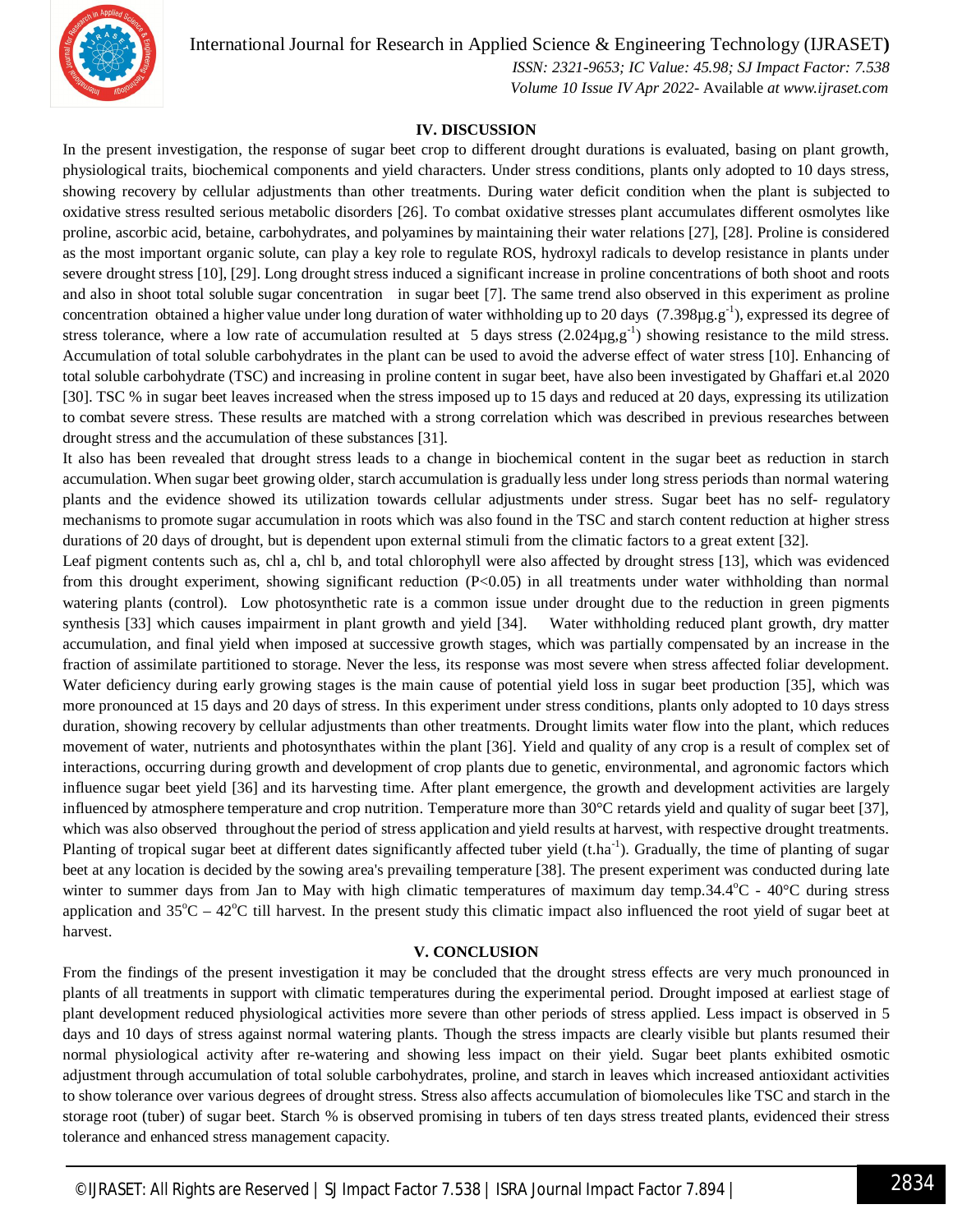

International Journal for Research in Applied Science & Engineering Technology (IJRASET**)**

 *ISSN: 2321-9653; IC Value: 45.98; SJ Impact Factor: 7.538 Volume 10 Issue IV Apr 2022-* Available *at www.ijraset.com*

Variations seen in parameters because of ongoing degrees of stress impact and ability of stress recovery. Severe water shortage influenced both root yield and biomass, depending on drought duration, planting time and harvesting time and the overall max. climate temperature of 29-42°C throughout the experimental period that adversely affect root accumulation and productivity. Performing average photosynthetic rates during drought and rapid recovery after re-watering, it can be concluded that the tropical sugar beet LS-6 variety is a drought sensitive but also a promising moderately tolerant cultivar.

#### **VI. ACKNOWLEDGEMENT**

The authors are thankful to The Head, Regional Center, ICAR-CTCRI, Bhubaneswar and Dean, Institute of Agricultural Sciences, SOA DU for providing the infrastructure and laboratory facilities to conduct the experimental study.

#### **REFERENCES**

- [1] M. A. Gonzalez-Meler, R. Matamala and J. Penuelas, "Effect of prolonged drought and nitrogen deficiency on the respiratory uptake of Bean and Pepper leaves", Photosynthetica. 34: 505-512, 1997.
- [2] J. M. Morgan, "Osmoregulation and water stress in higher plants", Ann. Rev. Plant Physiol. 35: 299-319, 1984.
- [3] M. A. Iqbal and M. A. Saleem, "Sugar beet potential to beat sugarcaneas a sugar crop in Pakisthan", American-Eurasian Journal of Agricultural and Environmental Science. 15(1): 36-44, 2015.
- [4] E. A. C. Mac Robbie, "Function of ion transport in plant cells and tissues", MTP Int. Rev. Sci. 13: 211-247, 1977.
- [5] L. Szabados and A. Savoure, Proline: "A multifunctional amino acid", Trends Plant Science.15:89-97, 2010.
- [6] M. Putnik-Delic, I. Maksimvovic, A. Venezia and N. Nagl, "Free proline accumulation in young sugar beet plants in tissue culture explants under water deficiency as tools for assessment of drought tolerance", Romanian Agricultural Research. 30: 141-148, 2013.
- [7] G. Q. Wu, C. M. Wang, Y. Y. Su, J. J. Zhang, R. J. Feng and N. Liang, "Assessment of drought tolerance in seedlings of sugar beet (Beta vulgaris L.) cultivars using inorganic and organic solutes accumulation criteria", Soil Science and Plant Nutrition. 60: 565-576 . http://dx.doi.org/10.1080/00380768.2014.921579, 2014.
- [8] J. A. Munreal, E. T. Jiménez, E. Remesal, R. Morillo-Velarde, S. García-Maurino and C. Echevarria, "Proline content of sugar beet storage roots: Response to water deficitand nitrogen fertilization at field conditions", Environmental and experimental botany. 60(2): 257-267, 2007.
- [9] P. C. Bethke, R. Sabba and A. J. Bussan, "Tuber water and pressure potentials decrease and sucrose contents increase in response to moderate drought and heat stress", Am. J. Potato Res. 86: 519-532. http://refhub.elsevier.com/S0304-4238(13)00552-9/sbref0032009 ,
- [10] F. F. Khoyerdi, M. H. Shamshiri and A. Estaji, "A changes in some physiological and osmotic parameters of several pistachio genotypes under drought stress", Sci. Hortic. (Amsterdam).189: 44-51, 2016.
- [11] M. Thalmann and D. Santelia, "Starch as a determinant of plant fitness under abiotic stress", The new phytologist. 21(4): 943-95, 2017.
- [12] R. Wedeking, M. Maucourt, C. Deborde, A. Moing, Y. Gibon, H. E. Goldbach and M. A. Wimmer, "1H-NMR metabolic profiling reveals a distinct metabolic recovery response in shoots and roots of temporarily drought stressed sugar beets", Plos One 13(5). https://doi.org/10.1371/journal.pone.0196102, 2018.
- [13] R. Terzi and A. Kadioglu, "Drought stress tolerance and the antioxidant enzyme system in ctenanthesetosa", Acta Biologica Cracoviensia Series Botanica. 48(2):89–96, 2006.
- [14] D. Choluj, R. Karwowska and G. Haber, "Growth and dry matter partitioning in sugar beet plants (Betavulgaris L.) under moderate drought", Plantsoilenviron. 50(6): 265–272, 2004.
- [15] D. Choluj, A. Wi sniewska, K. M. Szafra'nski, J. Cebula, D. Gozdowski and S. Podlaski, "Assessment of the physiological responses to drought in different sugar beet genotypes in connection with their genetic distance", Journal of Plant Physiology. http://dx.doi.org/10.1016/j.jplph. 2014.04.16, 2014.
- [16] T. C. Hsiao, "Leaf and root growth in relation to water stress", Hort. Sci. 35: 1051-1058, 2000.
- [17] B. Shaw, T. H. Thomas and D. T. Cooke, "Responses of sugar beet (Beta vulgaris L.) to drought and nutrient deficiency stress", Plant Growth Regulation. 37: 77–83, 2002.
- [18] A. D. Richardson, M. Aikens, G. P. Berlyn and P. Marshall, "Drought stress and paper birch (Betulapapyrifera) seedlings: effects of an organic biostimulant on plant health and stress tolerance, and detection of stress effects with instrument- based, noninvasive methods", Journal of Arboriculture. 30(1): 52–61, 2004.
- [19] H. John, S. Katia and T. A. Tefera, "Variation in Chlorophyll content per unit leaf area in spring wheat and Implications for selection in segregating material", PLOS ONE. 9(3): 1-9, 2014.
- [20] W. H. Guo, B. Li, Y. M. Huang, H. X. Zhao and X. S. Zhng, "Effect of different water stresses on ecophysiological characteristics of Hippophaer hamnoides seedlings", Acta. Bot .Sinica. 45: 1238-1244, 2003.
- [21] Y. H. He, L. S, Guo and Y. L. Tian, "Photosynthetic rates and Chlorophyll Fluorescence of Nitraria tangutorum at Different Leaf Water Potentials", Acta Bot. Boreal-Occident Sinica. 25:2226-2233, 2005.
- [22] L. Bates, R. P. Waldren and I. D. Teare, "Rapid determination of free proline for water –stress studies", PlantandSoil. 39:205-207, 1973.
- [23] T. A. Scott and E. H. Melvin, "Determination of dextran with anthrone", Anal. Chem. 25:1656-1661, 1953.
- [24] J. E. Hedge and B. T. Hofreiter, In: Carbohydrate Chemistry: 17, Eds. Whistler R,L, and Be Miller I N, Academic press, New York, 1962.
- [25] D. I. Arnon, "Copper enzymes in isolated chloroplasts polyphenol oxides in Beta vulgaris", Plant Physiol, 24: 1-15, 1949.
- [26] M. M. Chaves and M. M. Oliveira, "Mechanisms underlying plant resilience to water deficits: Prospects for water saving agriculture", Journal of Experimental Botany. 55: 2365-2384, 2004.
- [27] K. X. Chan, M. Wirtz, S. Y. Phua, G. M. Estavillo and B. J. Pogson, "Balancing metabolites in drought: The sulfur assimilation conundrum", Trends Plant Sci. 18: 18-29, 2013.
- [28] M. Zivcak, M. Brestic and O. Sytar, "Osmotic Adjustment and Plant Adaptation to Drought Stress, In: Drought Stress Tolerance in Plants, Vol 1. Eds: Hossain M., Wani S., Bhattacharjee S., Burritt D., Tran LS. (eds) Springer, Cham.1: 105-143. https://doi.org/10.1007/978-3-319-28899-4\_5, 2016.
- [29] V. Rana, S. Ram and K. Nehra, "Proline biosynthesis and its role in abiotic stress", Int. J. Agric. Res. Innov. Technol. 6, 2017.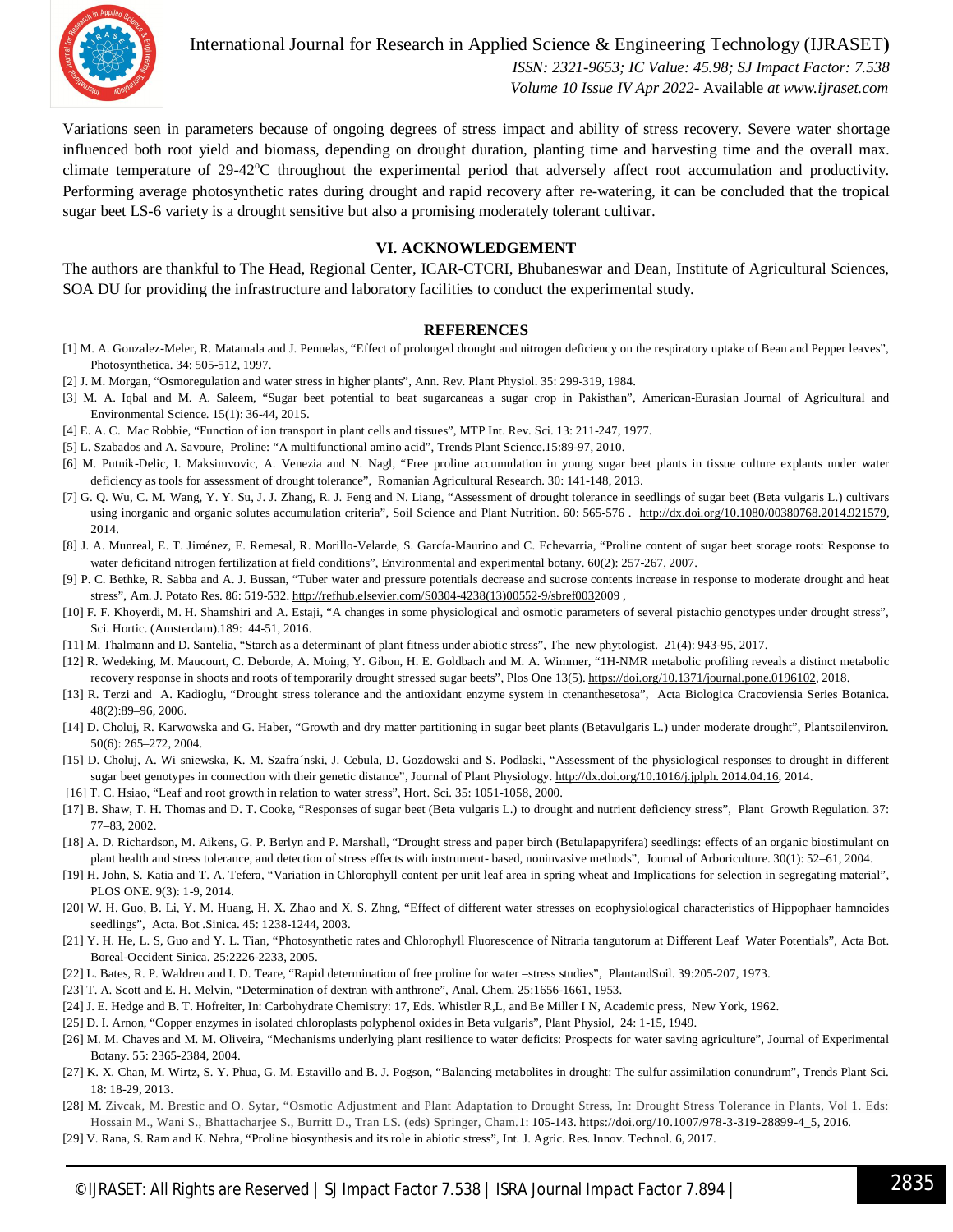## International Journal for Research in Applied Science & Engineering Technology (IJRASET**)**



 *ISSN: 2321-9653; IC Value: 45.98; SJ Impact Factor: 7.538*

 *Volume 10 Issue IV Apr 2022-* Available *at www.ijraset.com*

- [30] H. Ghaffari, M. R. Tadayon, M. Nadeem, J. Razmjoo and M. Cheema, "Foliage applications of jasmonic acid modulate the antioxidant defense under water deficit growth in sugar beet", Spanish Journal of Agricultural Research, 17:4, 2020.
- [31] F. A. Hoekstro, E. A. Golovina and J. Buitink, "Mechanism of plant desiccation tolerance", Trends plant Sci. 6: 431-438, 2001.
- [32] M. J. Van Oosten, O. Pepe and S. De Pascale, "The role of biostimulants and bioeffectors as alleviators of abiotic stress in crop plants", Chem. Biol. Technol. Agric. 4: 5. https://doi.org/10.1186/s40538-017-0089-5, 2017.
- [33] E. K. Mibei, J. Ambuko, J. J. Giovammoni, A. N. Onyango and W. O. Owino, "Carotenoid profiling of the leaves of selected African eggplant accessions subjected to drought stress", Food Sci. Nutr. 5: 113-122, 2017.
- [34] M. Ashraf and P. J. C. Harris, "Photosynthesis under stressful environments: An overview", Photosynthetica . 51: 163-190, 2013.
- [35] M. Abdollahian –Noghabi, "Ecophysiology of sugar beet cultivars and weed species subjected to water deficiency stress", PhD. dissertation, pp227- University of Reading, UK, 1999.
- [36] N. S. Brar, B. S. Dhillon, K. S. Saini and P. K. Sharma, "Agronomy of Sugarbeet Cultivation", Agricultural Reviews. 36: 184-197, 2015.
- [37] N. S. Singh, K. Thinal and G. Singh Sanghera, "Interactive outcome of dates of sowing and genotypes over environments on root yield and quality attributes on sugar beet (Beta vulgaris L.)", Acta .Scientific Agricultural. 3(10): 164-172, 2019.
- [38] M. M. Hossain, M. A. Kadar and M. A. Kashem, "Optimum planting date for the maximum tuber yield of tropical sugar beet (Beta vulgaris L.) genotypes in the Old Brahmapatra Flood Plain", Journal of Se. Agrl, 5:44-48, 2021.